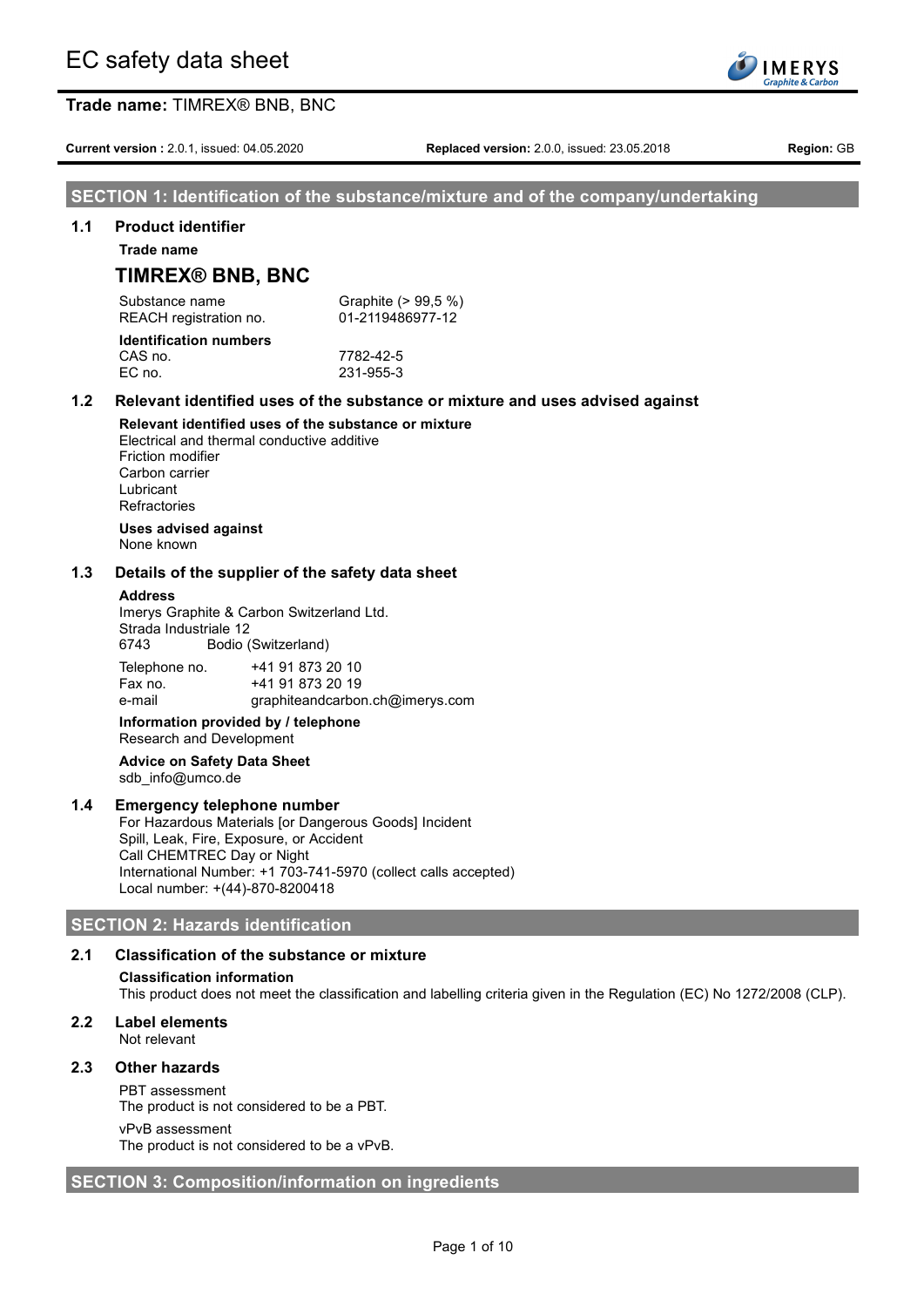**Current version :** 2.0.1, issued: 04.05.2020 **Replaced version:** 2.0.0, issued: 23.05.2018 **Region:** GB

**IMERYS** aphite & Carb

# **3.1 Substances**

**Chemical characterization** Substance name Graphite (> 99,5 %) **Identification numbers** CAS no. 7782-42-5 EC no. 231-955-3

# **3.2 Mixtures**

Not applicable. The product is not a mixture.

# **SECTION 4: First aid measures**

## **4.1 Description of first aid measures**

## **General information**

In case of persisting adverse effects, consult a physician. Change contaminated clothing.

## **After inhalation**

Remove affected person from the immediate area. Ensure supply of fresh air.

#### **After skin contact**

When in contact with the skin, clean with soap and water.

#### **After eye contact**

Remove contact lenses. Rinse eye thoroughly under running water keeping eyelids wide open and protecting the unaffected eye (at least 10 to 15 minutes).

#### **After ingestion**

Rinse out mouth and give plenty of water to drink. Never give anything by mouth to an unconscious person.

#### **4.2 Most important symptoms and effects, both acute and delayed** No data available.

# **4.3 Indication of any immediate medical attention and special treatment needed** No data available.

# **SECTION 5: Firefighting measures**

#### **5.1 Extinguishing media**

# **Suitable extinguishing media** Foam; Carbon dioxide; Extinguishing powder; Water spray jet; Sand **Unsuitable extinguishing media**

High power water jet

# **5.2 Special hazards arising from the substance or mixture**

In the event of fire, the following can be released: Carbon monoxide (CO); Carbon dioxide (CO2)

# **5.3 Advice for firefighters**

Use self-contained breathing apparatus. Wear protective clothing.

# **SECTION 6: Accidental release measures**

#### **6.1 Personal precautions, protective equipment and emergency procedures**

#### **For non-emergency personnel**

Refer to protective measures listed in sections 7 and 8. Avoid contact with skin, eyes and clothing. Ensure adequate ventilation. Avoid dust formation. High risk of slipping due to leakage/spillage of product.

#### **For emergency responders**

Personal protective equipment (PPE) - see Section 8. In case of emergency, use of personal protective equipment [DIN EN 469, EN 12021].

#### **6.2 Environmental precautions**

Do not discharge into the drains/surface waters/groundwater.

# **6.3 Methods and material for containment and cleaning up**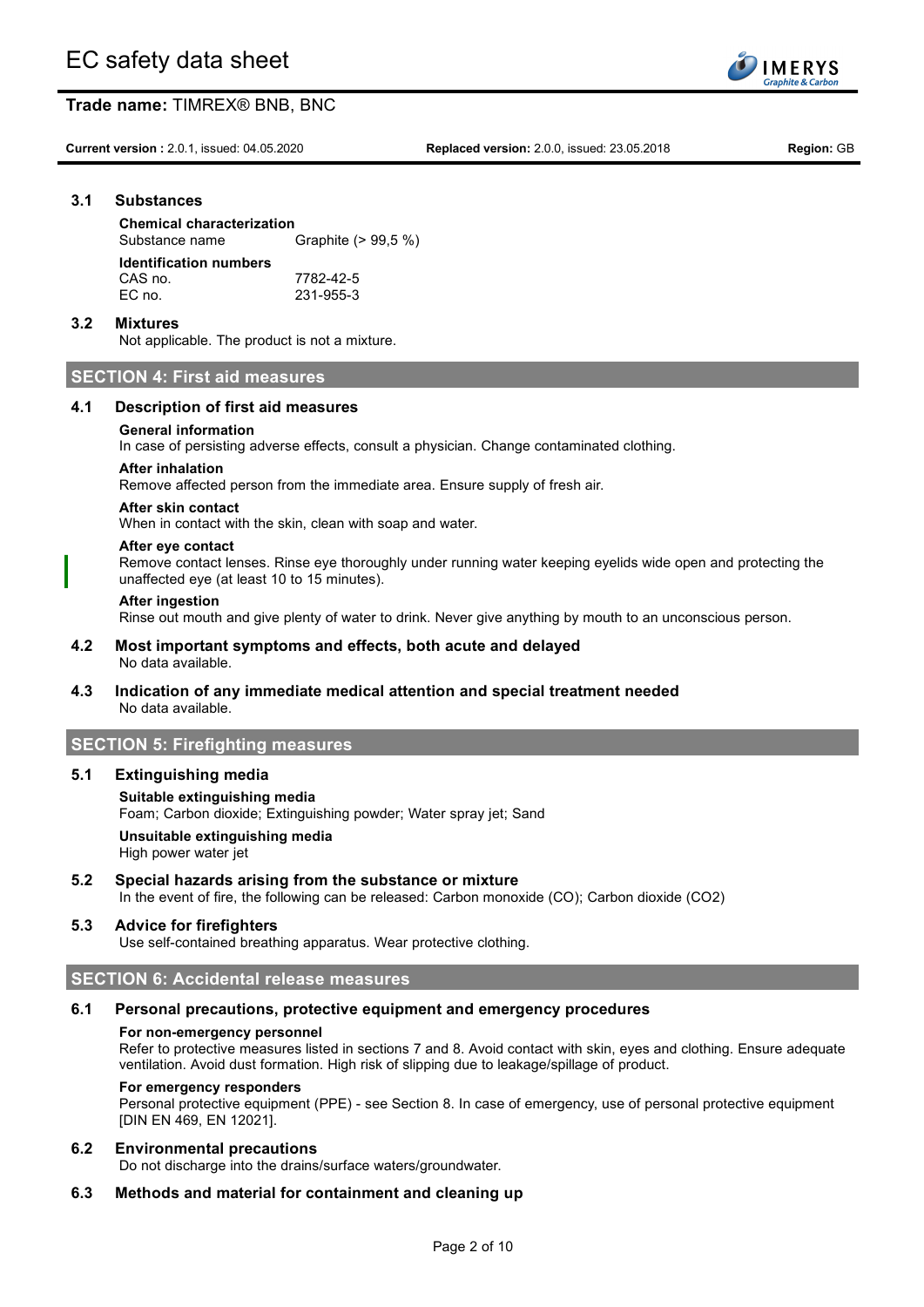

#### **Current version :** 2.0.1, issued: 04.05.2020 **Replaced version:** 2.0.0, issued: 23.05.2018 **Region:** GB

Take up with dust−binding material or using a suitable vacuum cleaner. When collected, handle material as described under the section heading "Disposal considerations".

# **6.4 Reference to other sections**

No data available.

# **SECTION 7: Handling and storage**

# **7.1 Precautions for safe handling**

## **Advice on safe handling**

Provide good ventilation at the work area (local exhaust ventilation, if necessary). If workplace exposure limits are exceeded, respiratory protection approved for this particular job must be worn.

#### **General protective and hygiene measures**

Do not eat, drink or smoke during work time. Keep away from foodstuffs and beverages. Avoid contact with eyes and skin. Remove contaminated clothing. Wash hands before breaks and after work. Do not inhale dust. Provide eye wash fountain in work area.

#### **Advice on protection against fire and explosion**

Under certain circumstances fine dust clouds may form explosive mixtures with air. Take precautionary measures against static charges. Keep away from sources of heat and ignition. Dust should be aspirated immediately on-thespot.

## **7.2 Conditions for safe storage, including any incompatibilities**

**Technical measures and storage conditions** Keep container tightly closed and dry.

#### **Requirements for storage rooms and vessels**

Containers which are opened must be carefully closed and kept upright to prevent leakage. Always keep in containers of same material as the original.

# **Incompatible products**

None known

# **7.3 Specific end use(s)**

No data available.

# **SECTION 8: Exposure controls/personal protection**

# **8.1 Control parameters**

# **Occupational exposure limit values**

| <b>No</b> | <b>Substance name</b>                                    | CAS no.                  |                   | EC no. |
|-----------|----------------------------------------------------------|--------------------------|-------------------|--------|
| $\vert$ 1 | <b>Dust</b>                                              |                          |                   |        |
|           | List of approved workplace exposure limits (WELs) / EH40 |                          |                   |        |
|           | Dust respirable                                          |                          |                   |        |
|           | WEL long-term (8-hr TWA reference period)                | 4                        | mg/m <sup>3</sup> |        |
|           | Comments                                                 | see Definition 44 "Dust" |                   |        |
|           | List of approved workplace exposure limits (WELs) / EH40 |                          |                   |        |
|           | Dust inhalable                                           |                          |                   |        |
|           | WEL long-term (8-hr TWA reference period)                | 10                       | mq/m <sup>3</sup> |        |
|           | Comments                                                 | see Definition 44 "Dust" |                   |        |

# **DNEL, DMEL and PNEC values**

## **DNEL values (worker)**

| <b>No</b> | Substance name           |                      |               | CAS / EC no |                   |
|-----------|--------------------------|----------------------|---------------|-------------|-------------------|
|           | <b>Route of exposure</b> | <b>Exposure time</b> | <b>Effect</b> | Value       |                   |
|           | <b>Graphite</b>          |                      |               | 7782-42-5   |                   |
|           |                          |                      |               | 231-955-3   |                   |
|           | inhalative               | Long term (chronic)  | local         | 1.2         | mq/m <sup>3</sup> |
|           | DNEL value (consumer)    |                      |               |             |                   |
| <b>No</b> | Substance name           |                      |               | CAS / EC no |                   |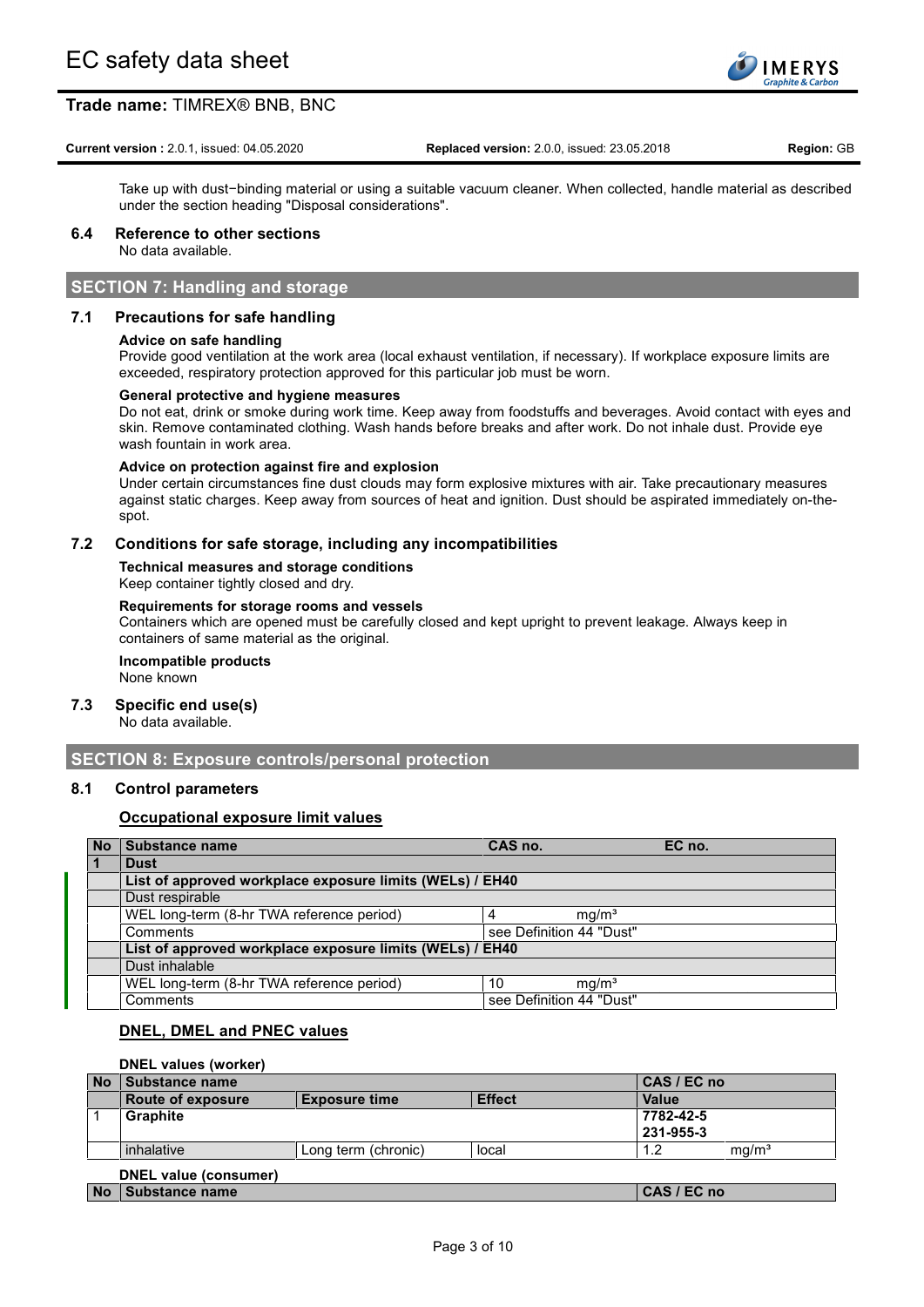**Current version :** 2.0.1, issued: 04.05.2020 **Replaced version:** 2.0.0, issued: 23.05.2018 **Region:** GB

| 100001100 | $T_{\rm v}$ n a anns binne |  |
|-----------|----------------------------|--|
|           |                            |  |

**IMERYS** raphite & Carb

| Route of exposure | <b>Exposure time</b> | <b>Effect</b> | Value     |                   |
|-------------------|----------------------|---------------|-----------|-------------------|
| <b>Graphite</b>   |                      |               | 7782-42-5 |                   |
|                   |                      |               | 231-955-3 |                   |
| oral              | Long term (chronic)  | svstemic      | 813       | mg/kg/day         |
| inhalative        | Long term (chronic)  | local         | 0.3       | mq/m <sup>3</sup> |

#### **Other information**

The DNEL value (inhalation) is applicable for respirable fractions of graphite dust that can reach the alveolar regions of the lung.

#### **8.2 Exposure controls**

#### **Appropriate engineering controls**

No data available.

#### **Personal protective equipment**

#### **Respiratory protection**

If workplace exposure limits are exceeded, a respiration protection approved for this particular job must be worn. In case of dust formation, take appropriate measures for breathing protection in the event workplace threshold values are not specified. Dust mask

Respirator FFP2 (EN 149)

#### **Eye / face protection**

Safety glasses with side protection shield (EN 166)

#### **Hand protection**

Sufficient protection is given wearing suitable protective gloves checked according to i.e. EN 374, in the event of risk of skin contact with the product. Before use, the protective gloves should be tested in any case for its specific workstation suitability (i.e. mechanical resistance, product compatibility and antistatic properties). Adhere to the manufacturer's instructions and information relating to the use, storage, care and replacement of protective gloves. Protective gloves shall be replaced immediately when physically damaged or worn. Design operations thus to avoid permanent use of protective gloves.

#### **Other**

Normal chemical work clothing.

# **Environmental exposure controls**

No data available.

# **SECTION 9: Physical and chemical properties**

## **9.1 Information on basic physical and chemical properties**

| <b>Form/Colour</b>                        |          |      |             |
|-------------------------------------------|----------|------|-------------|
| Powder                                    |          |      |             |
| grey to black                             |          |      |             |
| <b>Odour</b>                              |          |      |             |
| odourless                                 |          |      |             |
| <b>Odour threshold</b>                    |          |      |             |
| No data available                         |          |      |             |
| pH value                                  |          |      |             |
| Not applicable                            |          |      |             |
| Boiling point / boiling range             |          |      |             |
| No data available                         |          |      |             |
| Melting point / melting range             |          |      |             |
| Value                                     | $\geq$   | 3000 | $^{\circ}C$ |
| Method                                    | OECD 102 |      |             |
| Decomposition point / decomposition range |          |      |             |
| No data available                         |          |      |             |
| <b>Flash point</b>                        |          |      |             |
| Not applicable                            |          |      |             |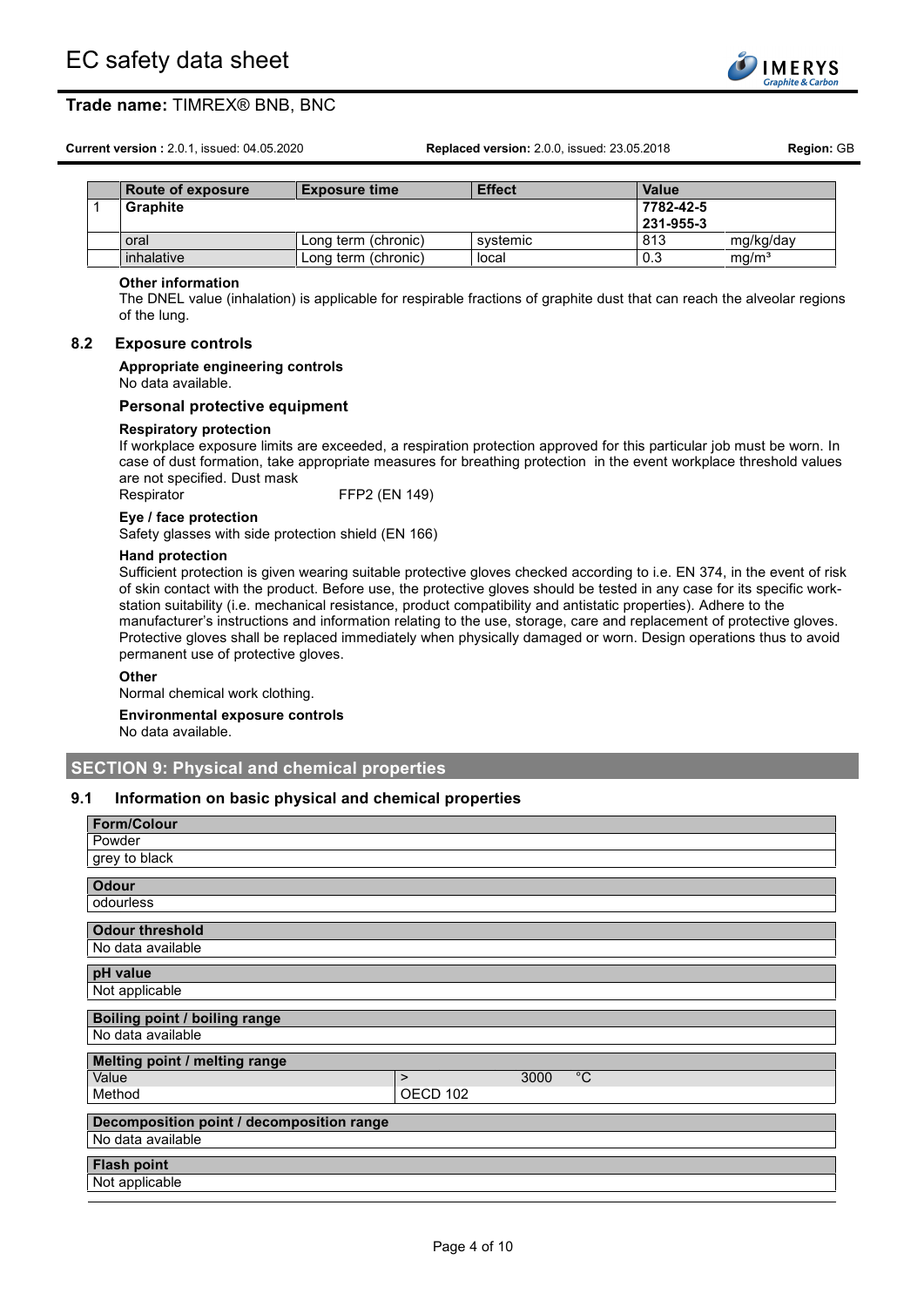**Current version :** 2.0.1, issued: 04.05.2020 **Replaced version:** 2.0.0, issued: 23.05.2018 **Region:** GB

| Ignition temperature                                                                                              |                                        |       |                                                                                                                                         |
|-------------------------------------------------------------------------------------------------------------------|----------------------------------------|-------|-----------------------------------------------------------------------------------------------------------------------------------------|
| Value                                                                                                             | $\geq$                                 | 500   | $\overline{C}$                                                                                                                          |
| <b>Auto-ignition temperature</b>                                                                                  |                                        |       |                                                                                                                                         |
| No data available                                                                                                 |                                        |       |                                                                                                                                         |
| <b>Oxidising properties</b>                                                                                       |                                        |       |                                                                                                                                         |
| Inorganic substance not containing oxygen or halogen atoms.                                                       |                                        |       |                                                                                                                                         |
| <b>Explosive properties</b>                                                                                       |                                        |       |                                                                                                                                         |
| Non-combustible. Contains no chemical groups associated with explosive properties. The minimum ignition energy of |                                        |       |                                                                                                                                         |
| fine dusts is $>1$ J.                                                                                             |                                        |       |                                                                                                                                         |
| <b>Flammability (solid, gas)</b>                                                                                  |                                        |       |                                                                                                                                         |
| The product is NOT highly flammable according to Regulation (EG) Nr. 440/2008, method EC A.10 (flammability,      |                                        |       |                                                                                                                                         |
| solids)                                                                                                           |                                        |       |                                                                                                                                         |
| Lower flammability or explosive limits                                                                            |                                        |       |                                                                                                                                         |
| No data available                                                                                                 |                                        |       |                                                                                                                                         |
| <b>Upper flammability or explosive limits</b>                                                                     |                                        |       |                                                                                                                                         |
| No data available                                                                                                 |                                        |       |                                                                                                                                         |
| Vapour pressure                                                                                                   |                                        |       |                                                                                                                                         |
| Comments                                                                                                          | Solid whose melting point is > 3000°C. |       |                                                                                                                                         |
| <b>Vapour density</b>                                                                                             |                                        |       |                                                                                                                                         |
| No data available                                                                                                 |                                        |       |                                                                                                                                         |
| <b>Evaporation rate</b>                                                                                           |                                        |       |                                                                                                                                         |
| No data available                                                                                                 |                                        |       |                                                                                                                                         |
| <b>Relative density</b>                                                                                           |                                        |       |                                                                                                                                         |
| No data available                                                                                                 |                                        |       |                                                                                                                                         |
| <b>Density</b>                                                                                                    |                                        |       |                                                                                                                                         |
| Value<br>Method                                                                                                   | appr.<br><b>DIN 51901</b>              | 2.2   | g/cm <sup>3</sup>                                                                                                                       |
|                                                                                                                   |                                        |       |                                                                                                                                         |
| Solubility in water                                                                                               |                                        |       |                                                                                                                                         |
| Value                                                                                                             | $\,<$                                  | 0.001 | q/l                                                                                                                                     |
| Solubility(ies)                                                                                                   |                                        |       |                                                                                                                                         |
| Comments                                                                                                          |                                        |       | Graphite/ carbon is however considered being insoluble in water.<br>The relative solubility corresponds to the solubility of impurities |
|                                                                                                                   | contained in the test substance.       |       |                                                                                                                                         |
| <b>Partition coefficient: n-octanol/water</b>                                                                     |                                        |       |                                                                                                                                         |
| No data available                                                                                                 |                                        |       |                                                                                                                                         |
| <b>Viscosity</b>                                                                                                  |                                        |       |                                                                                                                                         |
| Not applicable                                                                                                    |                                        |       |                                                                                                                                         |

# **9.2 Other information**

**Other information** No data available.

# **SECTION 10: Stability and reactivity**

**10.1 Reactivity**

No data available.

## **10.2 Chemical stability** No data available.

**10.3 Possibility of hazardous reactions** No data available.

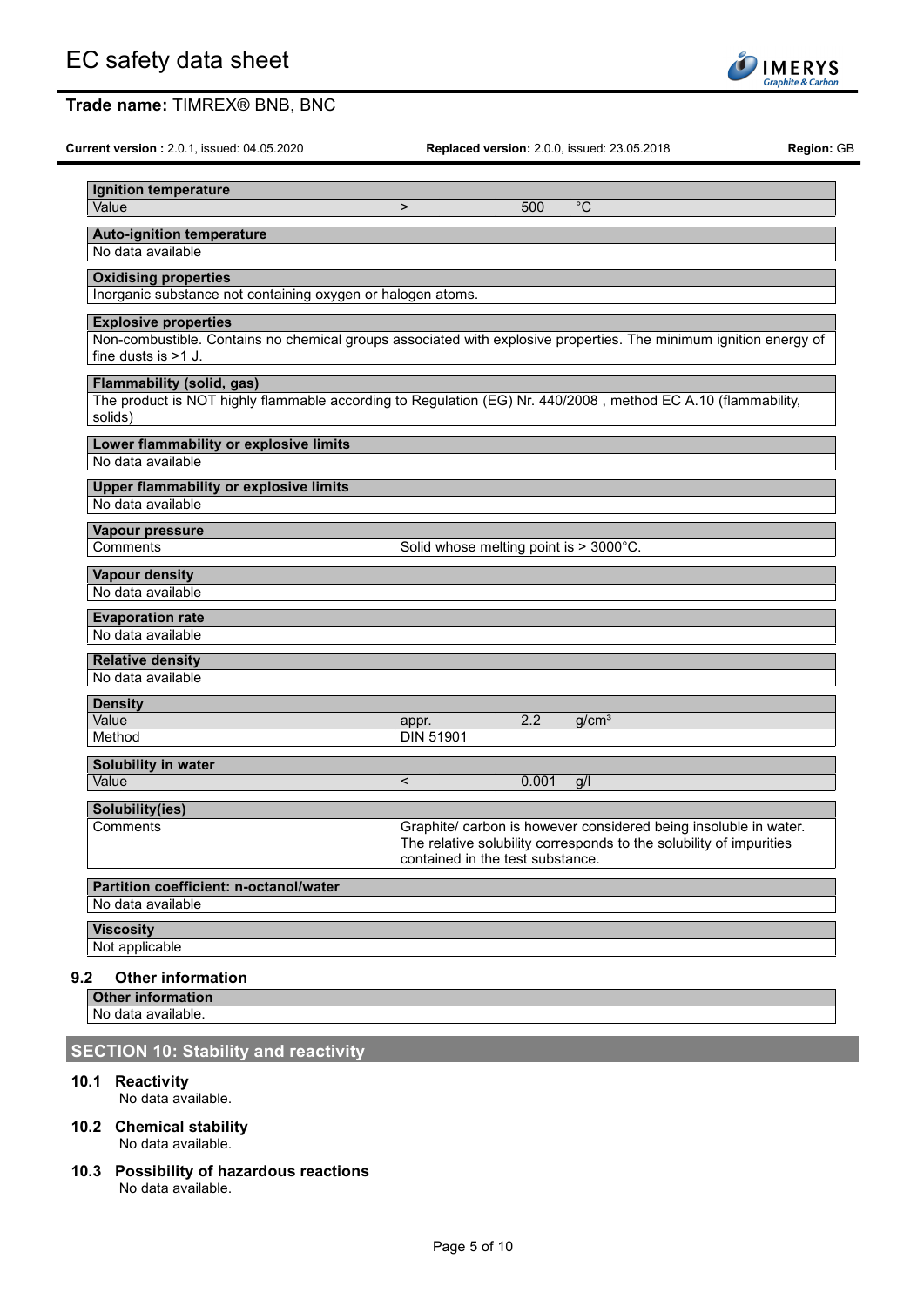

**Current version :** 2.0.1, issued: 04.05.2020 **Replaced version:** 2.0.0, issued: 23.05.2018 **Region:** GB

**10.4 Conditions to avoid**

No data available.

- **10.5 Incompatible materials** Fluorine; Chlorine trifluoride
- **10.6 Hazardous decomposition products** No hazardous decomposition products known.

# **SECTION 11: Toxicological information**

# **11.1 Information on toxicological effects**

| <b>Acute oral toxicity</b>         |                     |           |                                                                   |
|------------------------------------|---------------------|-----------|-------------------------------------------------------------------|
| No Substance name                  |                     | CAS no.   | EC no.                                                            |
| <b>Graphite</b><br>1               |                     | 7782-42-5 | 231-955-3                                                         |
| LD50                               | $\, >$              |           | 2000<br>mg/kg bodyweight                                          |
| Species                            | rat                 |           |                                                                   |
| Method                             | OECD <sub>423</sub> |           |                                                                   |
| Source                             | <b>CSR</b>          |           |                                                                   |
| Evaluation/classification          |                     |           | Based on available data, the classification criteria are not met. |
| <b>Acute dermal toxicity</b>       |                     |           |                                                                   |
| No data available                  |                     |           |                                                                   |
| <b>Acute inhalational toxicity</b> |                     |           |                                                                   |
| No Substance name                  |                     | CAS no.   | EC no.                                                            |
| <b>Graphite</b><br>1               |                     | 7782-42-5 | 231-955-3                                                         |
| <b>LC50</b>                        | $\mathbf{L}$        |           | 2000<br>mg/l                                                      |
| Duration of exposure               |                     |           | 4<br>h                                                            |
| State of aggregation               | Dust                |           |                                                                   |
| Species                            | rat                 |           |                                                                   |
| Method                             | OECD 403            |           |                                                                   |
| Source                             | <b>CSR</b>          |           |                                                                   |
| Evaluation/classification          |                     |           | Based on available data, the classification criteria are not met. |
|                                    |                     |           |                                                                   |
| <b>Skin corrosion/irritation</b>   |                     |           |                                                                   |
| No Substance name                  |                     | CAS no.   | EC no.                                                            |
| <b>Graphite</b><br>1               |                     | 7782-42-5 | 231-955-3                                                         |
| Species                            | rabbit              |           |                                                                   |
| Method                             | OECD 404            |           |                                                                   |
| Source                             | <b>CSR</b>          |           |                                                                   |
| Evaluation                         | non-irritant        |           |                                                                   |
| Serious eye damage/irritation      |                     |           |                                                                   |
| No Substance name                  |                     | CAS no.   | EC no.                                                            |
| 1<br><b>Graphite</b>               |                     | 7782-42-5 | 231-955-3                                                         |
| Species                            | rabbit              |           |                                                                   |
| Method                             | OECD 405            |           |                                                                   |
| Source                             | <b>CSR</b>          |           |                                                                   |
| Evaluation                         | non-irritant        |           |                                                                   |
| Respiratory or skin sensitisation  |                     |           |                                                                   |
| No Substance name                  |                     | CAS no.   | EC no.                                                            |
| 1<br><b>Graphite</b>               |                     | 7782-42-5 | 231-955-3                                                         |
| Route of exposure                  | respiratory tract   |           |                                                                   |
| Species                            | mouse               |           |                                                                   |
| Method                             | OECD 429            |           |                                                                   |
| Source                             | <b>CSR</b>          |           |                                                                   |
| Evaluation                         | non-sensitizing     |           |                                                                   |
| Evaluation/classification          |                     |           | Based on available data, the classification criteria are not met. |
| Route of exposure                  |                     |           |                                                                   |
| Species                            | Skin                |           |                                                                   |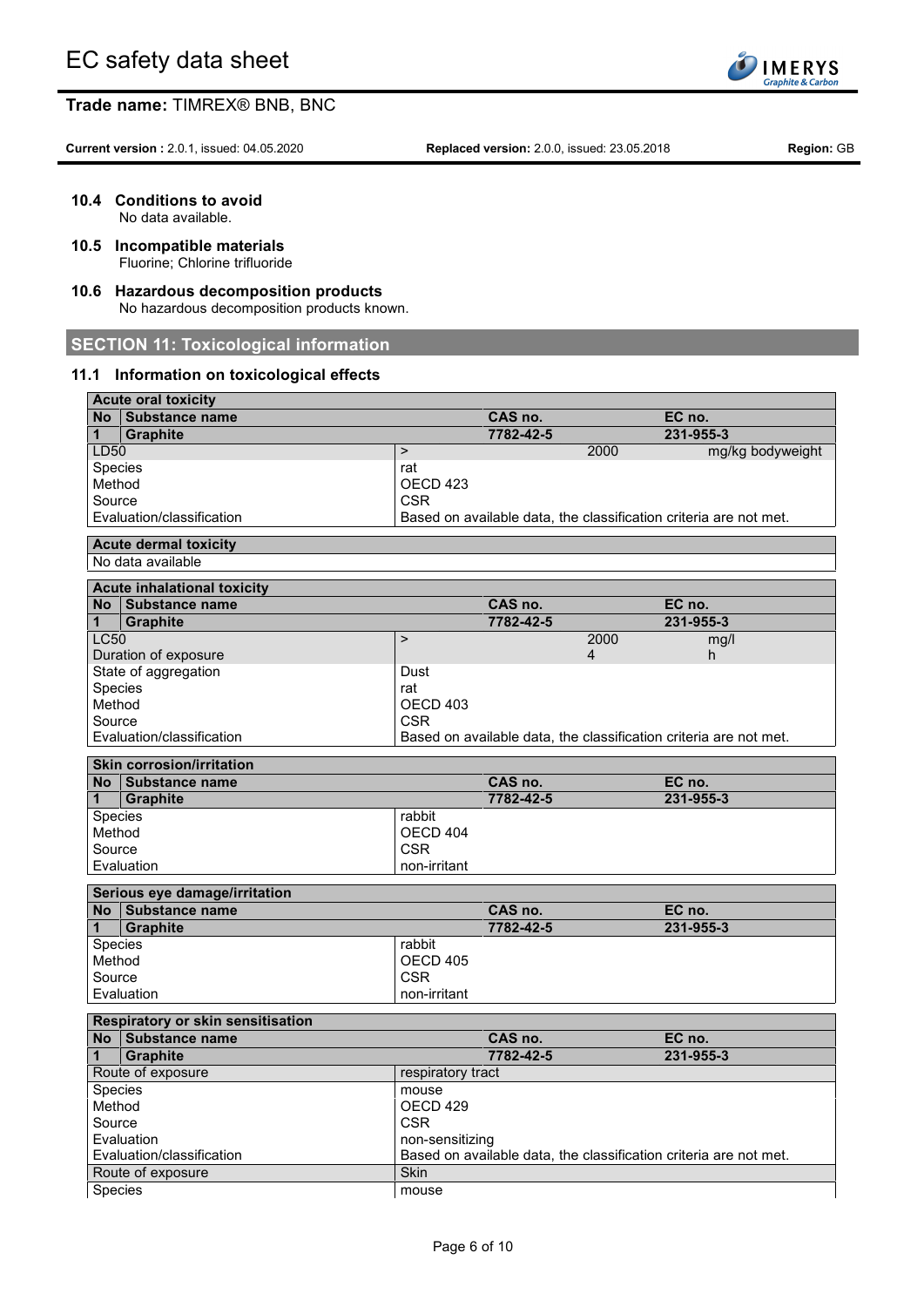Method **OECD** 429 Source CSR CSR

**Current version :** 2.0.1, issued: 04.05.2020 **Replaced version:** 2.0.0, issued: 23.05.2018 **Region:** GB

Evaluation **non-sensitizing** Evaluation/classification Based on available data, the classification criteria are not met. **Germ cell mutagenicity No Substance name CAS no. EC no. 1 Graphite 7782-42-5 231-955-3** Type of examination **Bacterial Reverse Mutation Test** Method OECD 471<br>Source CSR Source **CSR** Evaluation/classification Based on available data, the classification criteria are not met. Type of examination Mammalian cell gene mutation assay Method DECD 476 Source | CSR<br>Evaluation/classification | CSR<br>Base Evaluation/classification Based on available data, the classification criteria are not met.<br>Type of examination **Based on available data**, the classification criteria are not met. Mammalian chromosome aberration test Method OECD 473 Source **CSR** Evaluation/classification Based on available data, the classification criteria are not met. **Reproduction toxicity No Substance name CAS no. EC no. 1 Graphite 7782-42-5 231-955-3** Method | OECD 422 Source CSR CSR Evaluation/classification Based on available data, the classification criteria are not met. **Carcinogenicity No Substance name CAS no. EC no. 1 Graphite 7782-42-5 231-955-3** Method Waiving Source CSR CSR Evaluation/classification Based on available data, the classification criteria are not met. **STOT - single exposure** No data available

| No Substance name              | CAS no.      | EC no.                                                            |
|--------------------------------|--------------|-------------------------------------------------------------------|
| $\mathbf 1$<br><b>Graphite</b> | 7782-42-5    | 231-955-3                                                         |
| Route of exposure              | oral         |                                                                   |
| <b>NOAEL</b>                   |              | 813<br>mg/kg                                                      |
| <b>Species</b>                 | rat          |                                                                   |
| Method                         | OFCD 422     |                                                                   |
| Source                         | <b>CSR</b>   |                                                                   |
| Evaluation/classification      |              | Based on available data, the classification criteria are not met. |
| Route of exposure              | inhalational |                                                                   |
| <b>NOAEC</b>                   |              | 12<br>mq/m <sup>3</sup>                                           |
| <b>Species</b>                 | rat          |                                                                   |
| Method                         | OECD 412     |                                                                   |
| Source                         | <b>CSR</b>   |                                                                   |
| Evaluation/classification      |              | Based on available data, the classification criteria are not met. |

# **Aspiration hazard**

No data available

**Delayed and immediate effects as well as chronic effects from short and long-term exposure** Contact with the skin and eyes may cause mechanical irritation. Inhalation of dusts may irritate the respiratory tract.

# **SECTION 12: Ecological information**

# **12.1 Toxicity**

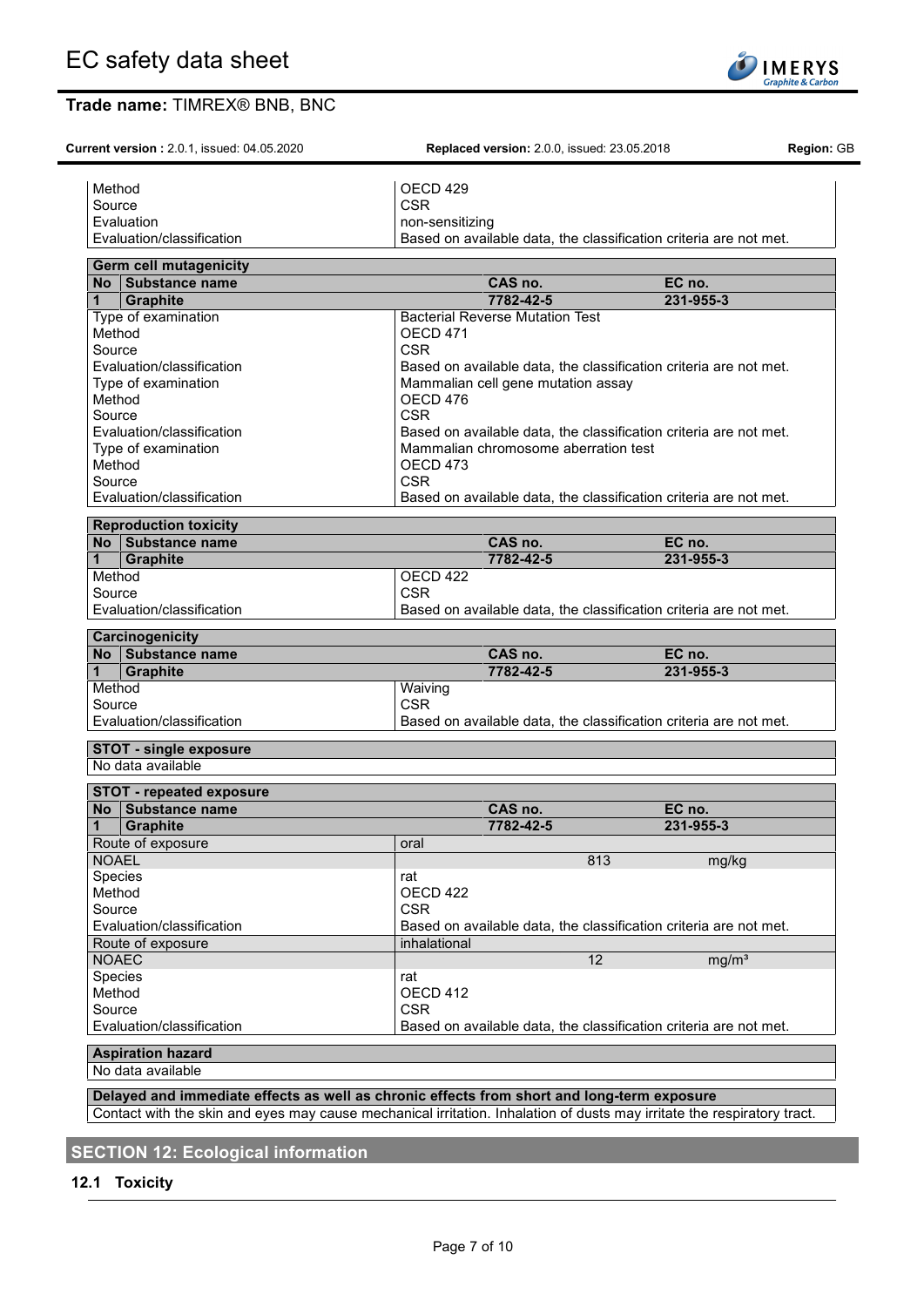

**Current version :** 2.0.1, issued: 04.05.2020 **Replaced version:** 2.0.0, issued: 23.05.2018 **Region:** GB

| No.         | <b>Toxicity to fish (acute)</b><br>Substance name                                    |                     | CAS no.                                     |     | EC no.                                                            |
|-------------|--------------------------------------------------------------------------------------|---------------------|---------------------------------------------|-----|-------------------------------------------------------------------|
| 1           | <b>Graphite</b>                                                                      |                     | 7782-42-5                                   |     | 231-955-3                                                         |
| <b>LC50</b> |                                                                                      | $\mathbf{L}$        |                                             | 100 | mg/l                                                              |
|             | Duration of exposure                                                                 |                     |                                             | 96  | h.                                                                |
|             | Species                                                                              | Danio rerio         |                                             |     |                                                                   |
|             | Method                                                                               | OECD <sub>203</sub> |                                             |     |                                                                   |
| Source      |                                                                                      | <b>CSR</b>          |                                             |     |                                                                   |
|             | Evaluation/classification                                                            |                     |                                             |     | Based on available data, the classification criteria are not met. |
|             | <b>Toxicity to fish (chronic)</b><br>No data available                               |                     |                                             |     |                                                                   |
|             | <b>Toxicity to Daphnia (acute)</b>                                                   |                     |                                             |     |                                                                   |
|             | No Substance name                                                                    |                     | CAS no.                                     |     | EC no.                                                            |
| 1           | <b>Graphite</b>                                                                      |                     | 7782-42-5                                   |     | 231-955-3                                                         |
| <b>EC50</b> |                                                                                      | $\mathbf{L}$        |                                             | 100 | mg/l                                                              |
|             | Duration of exposure                                                                 |                     |                                             | 48  | h.                                                                |
|             | Species                                                                              | Daphnia magna       |                                             |     |                                                                   |
| Method      |                                                                                      | OECD <sub>202</sub> |                                             |     |                                                                   |
| Source      |                                                                                      | <b>CSR</b>          |                                             |     |                                                                   |
|             | Evaluation/classification                                                            |                     |                                             |     | Based on available data, the classification criteria are not met. |
|             | <b>Toxicity to Daphnia (chronic)</b>                                                 |                     |                                             |     |                                                                   |
|             | No data available                                                                    |                     |                                             |     |                                                                   |
|             | Toxicity to algae (acute)                                                            |                     |                                             |     |                                                                   |
|             | No Substance name                                                                    |                     | CAS no.                                     |     | EC no.                                                            |
| 1           | <b>Graphite</b>                                                                      |                     | 7782-42-5                                   |     | 231-955-3                                                         |
| <b>EC50</b> |                                                                                      | $\mathbf{I}$        |                                             | 100 | mg/l                                                              |
|             | Duration of exposure                                                                 |                     |                                             | 72  | h                                                                 |
|             | Species                                                                              |                     | Pseudokirchneriella subcapitata             |     |                                                                   |
| Method      |                                                                                      | <b>OECD 201</b>     |                                             |     |                                                                   |
| Source      |                                                                                      | <b>CSR</b>          |                                             |     |                                                                   |
|             | Evaluation/classification                                                            |                     |                                             |     | Based on available data, the classification criteria are not met. |
|             | Toxicity to algae (chronic)                                                          |                     |                                             |     |                                                                   |
|             | No data available                                                                    |                     |                                             |     |                                                                   |
|             |                                                                                      |                     |                                             |     |                                                                   |
|             | <b>Bacteria toxicity</b><br>No data available                                        |                     |                                             |     |                                                                   |
|             |                                                                                      |                     |                                             |     |                                                                   |
|             | 12.2 Persistence and degradability                                                   |                     |                                             |     |                                                                   |
|             | No data available.                                                                   |                     |                                             |     |                                                                   |
|             | 12.3 Bioaccumulative potential                                                       |                     |                                             |     |                                                                   |
|             | No data available.                                                                   |                     |                                             |     |                                                                   |
|             |                                                                                      |                     |                                             |     |                                                                   |
|             | 12.4 Mobility in soil                                                                |                     |                                             |     |                                                                   |
|             | No data available.                                                                   |                     |                                             |     |                                                                   |
|             |                                                                                      |                     |                                             |     |                                                                   |
|             | 12.5 Results of PBT and vPvB assessment<br><b>Results of PBT and vPvB assessment</b> |                     |                                             |     |                                                                   |
|             | PBT assessment                                                                       |                     | The product is not considered to be a PBT.  |     |                                                                   |
|             | vPvB assessment                                                                      |                     | The product is not considered to be a vPvB. |     |                                                                   |
|             |                                                                                      |                     |                                             |     |                                                                   |
|             | 12.6 Other adverse effects                                                           |                     |                                             |     |                                                                   |
|             | No data available.                                                                   |                     |                                             |     |                                                                   |
|             |                                                                                      |                     |                                             |     |                                                                   |
|             | 12.7 Other information                                                               |                     |                                             |     |                                                                   |
|             | <b>Other information</b>                                                             |                     |                                             |     |                                                                   |
|             | Do not discharge product unmonitored into the environment.                           |                     |                                             |     |                                                                   |

# **SECTION 13: Disposal considerations**

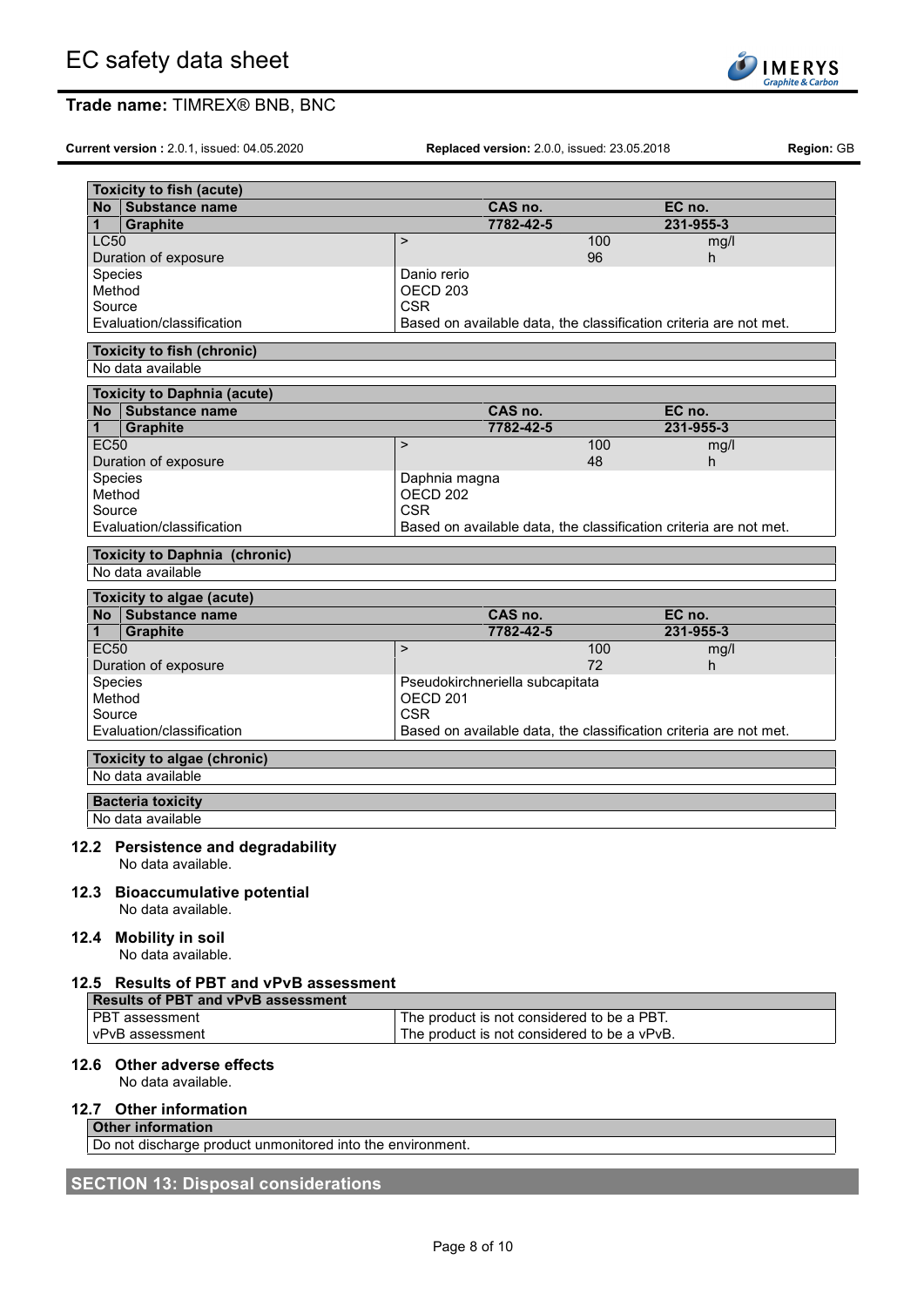

**Current version :** 2.0.1, issued: 04.05.2020 **Replaced version:** 2.0.0, issued: 23.05.2018 **Region:** GB

# **13.1 Waste treatment methods**

## **Product**

Disposal of the product should be carried out in accordance with all applicable regulations following consultation with the responsible local authority and the disposal company in an authorised and suitable disposal facility. Allocation of a waste code number, according to the European Waste Catalogue, should be carried out in agreement with the regional waste disposal company.

## **Packaging**

Residuals must be removed from packaging and when emptied completely disposed of in accordance with the regulations for waste removal. Incompletely emptied packaging must be disposed of in the form of disposal specified by the regional disposer.

# **SECTION 14: Transport information**

## **14.1 Transport ADR/RID/ADN**

The product is not subject to ADR/RID/ADN regulations.

## **14.2 Transport IMDG**

The product is not subject to IMDG regulations.

## **14.3 Transport ICAO-TI / IATA**

The product is not subject to ICAO-TI / IATA regulations.

## **14.4 Other information**

The product is NOT highly flammable according to Regulation (EG) Nr. 440/2008 , method EC A.10 (flammability, solids)

- **14.5 Environmental hazards** Information on environmental hazards, if relevant, please see 14.1 - 14.3.
- **14.6 Special precautions for user** No data available.
- **14.7 Transport in bulk according to Annex II of Marpol and the IBC Code** Not relevant

# **SECTION 15: Regulatory information**

**15.1 Safety, health and environmental regulations/legislation specific for the substance or mixture EU regulations**

**Regulation (EC) No 1907/2006 (REACH) Annex XIV (List of substances subject to authorisation)**

In accordance with the Reach regulation (EC) 1907/2006, the product does not contain any substances that are considered as subject to listing in annex XIV, inventory of substances requiring authorisation.

**REACH candidate list of substances of very high concern (SVHC) for authorisation** In accordance with article 57 and article 59 of the Reach regulation (EC) 1907/2006, this substance is not considered as subject to listing in annex XIV, inventory of substances requiring authorisation ("Authorization list").

**Regulation (EC) No 1907/2006 (REACH) Annex XVII: RESTRICTIONS ON THE MANUFACTURE, PLACING ON THE MARKET AND USE OF CERTAIN DANGEROUS SUBSTANCES, PREPARATIONS AND ARTICLES** The substance is not subject to the provisions of annex XVII (restriction entries) of the Reach regulation (EC) 1907/2006.

**Directive 2012/18/EU on the control of major-accident hazards involving dangerous substances** This substance is not subject to Part 1 or 2 of Annex I

#### **National regulations**

# **National chemical inventories**

EINECS/ELINCS (European Community) listed USA (TSCA) listed<br>DSL/NDSL (Canada) listed DSL listed DSL/NDSL (Canada)